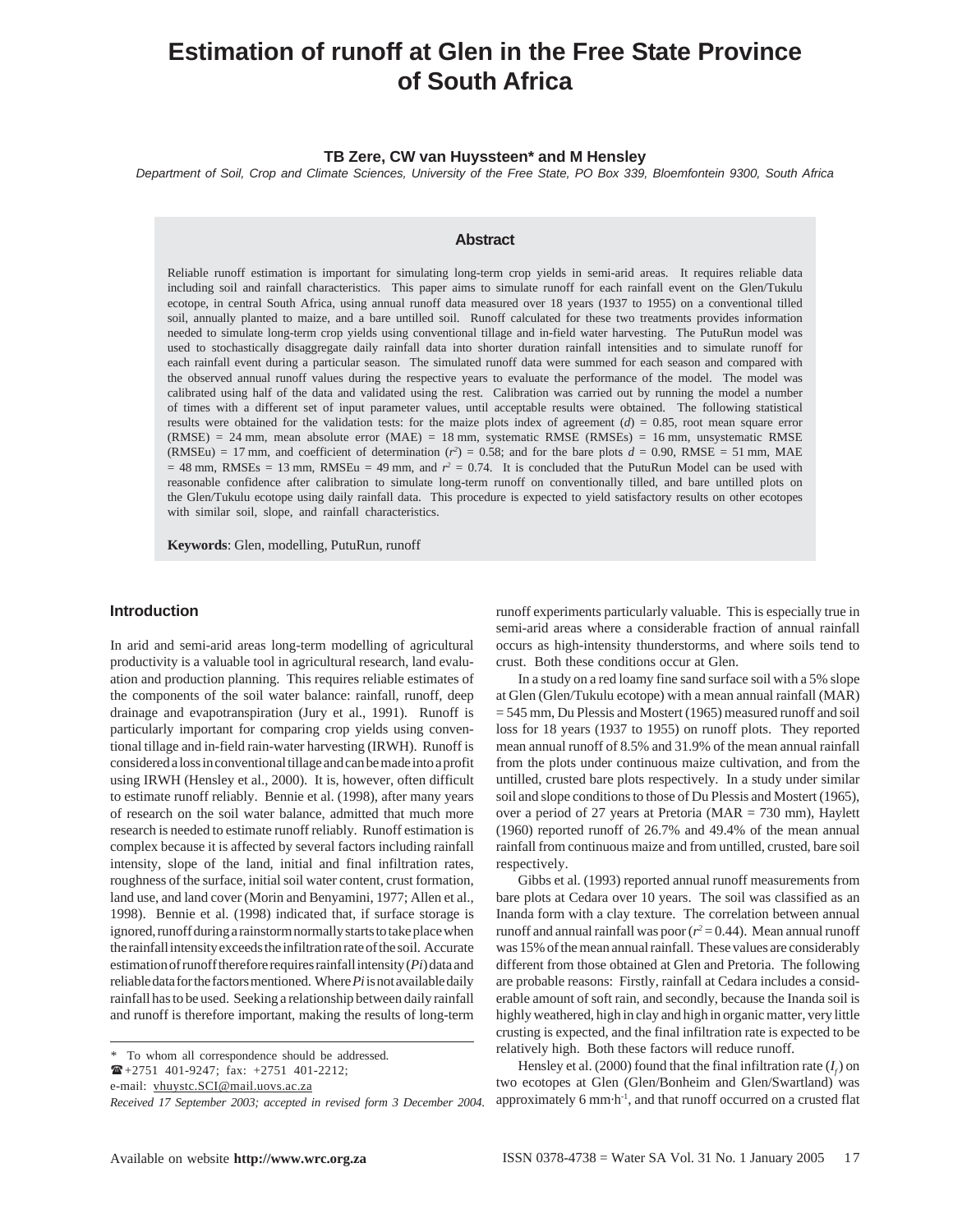| <b>TABLE1</b><br>Runoff as a percentage of rainfall on the Glen/Bonheim and Glen/Swart-                                             |  |  |             |  |
|-------------------------------------------------------------------------------------------------------------------------------------|--|--|-------------|--|
| land ecotopes, with 1% slope, for bare, untilled, crusted flat surfaces;<br>and for annually tilled surfaces (Hensley et al., 2000) |  |  |             |  |
|                                                                                                                                     |  |  | Runoff (% ) |  |

|                                       | Season                        | Rain<br>(mm)      | Runoff (%)              |                           |
|---------------------------------------|-------------------------------|-------------------|-------------------------|---------------------------|
|                                       |                               |                   | Glen/<br><b>Bonheim</b> | Glen/<br><b>Swartland</b> |
| Bare, untilled, crusted flat surfaces | 1996/97<br>1997/98<br>1998/99 | 452<br>589<br>462 | 19<br>14<br>13          | 31<br>18<br>13            |
| Annually tilled surfaces              | 1997/98<br>1998/99            | 589<br>462        | 6<br>$\overline{2}$     |                           |

surface (negligible surface storage) when *Pi* exceeded this value. It is therefore reasonable to expect that where *Pi* data are available, runoff on similar surfaces on similar ecotopes should be correlated with the amount of rainfall during any event that exceeds 6 mm·h-1. Results of runoff measurements made by Hensley et al. (2000) on the Glen/Bonheim (GB) and Glen/Swartland (GS) ecotopes, with 1% slope, for three seasons from bare, untilled, crusted flat surfaces, and for two seasons from annually tilled surfaces, are given in Table 1.

On both ecotopes runoff was found to be negligible for rainfall events of less than 8 mm. These results demonstrate clearly the large influence of crusting combined with the absence of surface storage on runoff.

McPhee et al. (1983) measured runoff, to assess erodibility, on a wide range of South African soils used for crop production. They simulated rainfall with a large rotating-boom simulator which delivered a constant intensity of approximately 63 mm·h-1. Two 1h storms separated by a 24 h period were applied to two adjacent plots with different surface conditions. Both were initially tilled up and down the slope to produce a suitable tilth for a seedbed. One of the plots was covered with mulch and the other left bare. Runoff, expressed as a percentage of the 'rainfall' applied (RP), was measured for each of the two 'storms'. For some soils with fairly coarse textured topsoils and gentle slopes (<5%), RP was frequently very low and sometimes zero. This indicates that  $I_f$  was greater than the constant application rate of around  $63$  mm $\cdot$ h<sup>-1</sup>. On the same soils RP for the second storm was generally far higher, amounting in some cases to more than 70%. Average  $I_f$  values for the second storm on seven soils of the Hutton form ranged from 20 to 50 mm·h-1. These results demonstrate the large influence of crusting and antecedent soil water content on  $I_f$ . On the non-crusted dry soil and during the first storm,  $I_f$  was much higher than on the partially crusted wet soil during the second storm due to the combined action of these two factors.

Snyman and Van Rensburg (1986) measured runoff from natural veld with different plant densities using a rainfall simulator which gave a *Pi* value of approximately 63 mm·h<sup>-1</sup>. Two 'storms', separated by 24 h, were simulated; the duration of each presumably being one hour. The crust on the gently sloping sandy clay loam Valsrivier Arniston soil (MacVicar et al., 1977) would most likely have been developed to its maximum extent on the undisturbed veld. For the first storm RP values ranged from 30% for the well vegetated plots (climax vegetation) to 70% for the plots with a poor cover (pioneer vegetation). RP values for the second storm were considerably higher. Comparing these results with those of McPhee et al. (1983), for soils with similar topsoil texture and on similar slopes, demonstrates the importance of crusting on  $I_f$  and therefore runoff.

This paper discusses the calibration and validation of the PutuRun model (Walker and Tsubo, 2003b) using annual Glen/Tukulu ecotope runoff data for 18 years (Du Plessis and Mostert, 1965) and daily rainfall for that period.

# **Materials and methods**

### **Site description and data collection**

The runoff experiment site is located at Glen, a semi-arid area in the Free State Province of South Africa. The mean annual rainfall of the area is 545 mm and the aridity index (rainfall/

potential evaporation) is 0.24. The site is located on a mid-slope terrain unit with a straight, 5% slope in a south-easterly direction. The soil was described (Zere, 2003) and classified as Tukulu Dikeni (Soil Classification Working Group, 1991). The topsoil, which is of major importance for runoff characteristics, consists of reddish brown loamy fine sand with 11.2% clay. Du Plessis and Mostert (1965) conducted long-term runoff measurements with different plant covers and cultivation practices on this ecotope, using 2.7 m x 30.5 m runoff plots. Only annual runoff values, and not those for each rainfall event, were reported. Among the various treatments were one with conventional tillage annually planted to maize, and one with a bare, untilled soil. This paper focuses on these two treatments because they provide the information needed to simulate long-term crop yields using two different production techniques, viz. conventional tillage, and the in-field rainwater harvesting technique, which would enable effective comparison between the two techniques. Results obtained by Du Plessis and Mostert (1965) for the two treatments are presented in Fig. 1. The y-axis units (inches) used by Du Plessis and Mostert (1965) have been converted to mm for this study.



*Figure 1*

*Long-term (1937/38-1954/55) cumulative runoff graphs for bare, and conventionally tilled annual maize plots (after Du Plessis and Mostert, 1965; y-axis units given in mm, instead of inches as used by the autho*rs)

# **Runoff estimation procedure**

Annual runoff from conventionally tilled maize plots and from bare plots was interpolated from the graphs presented in Fig. 1. Results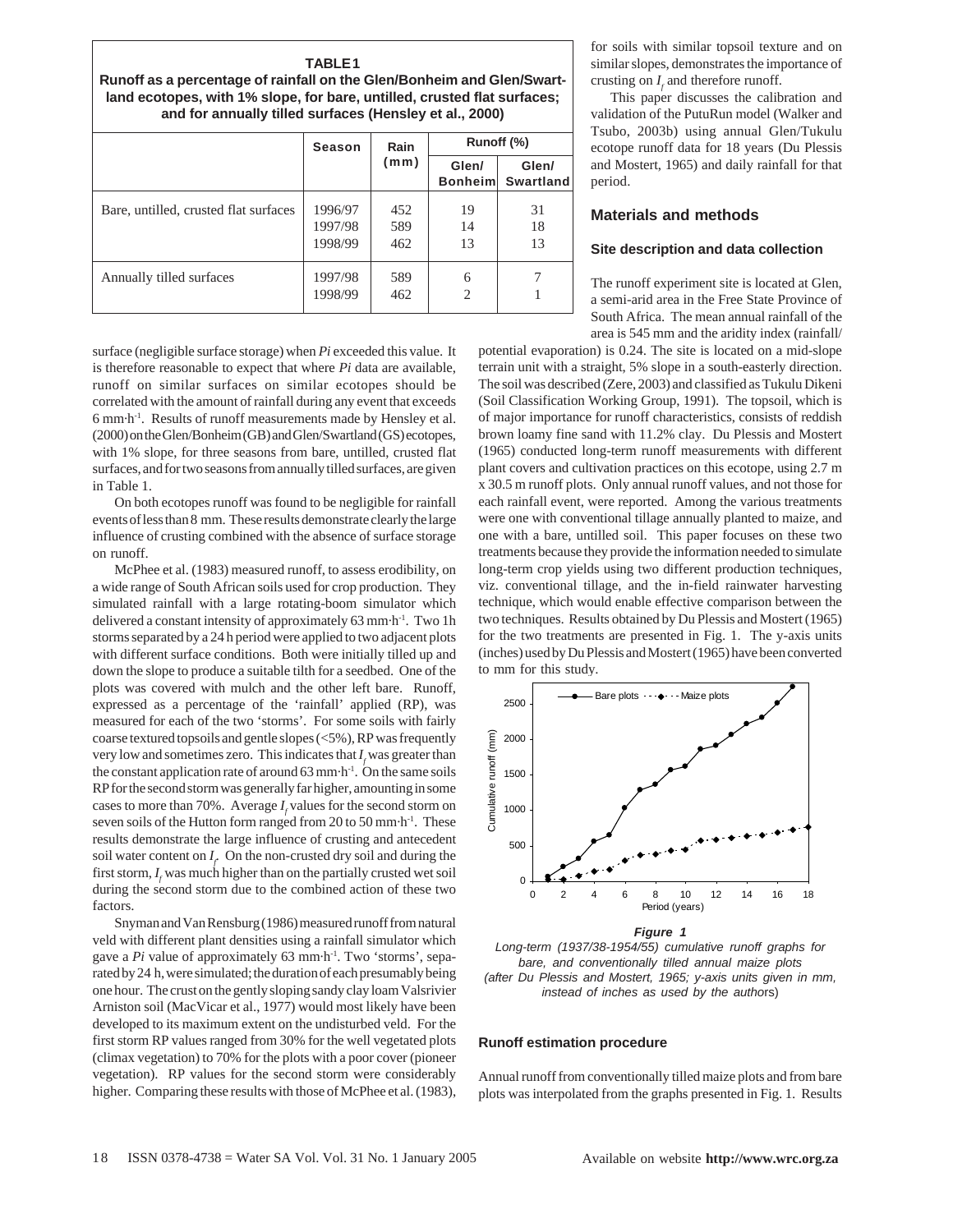| (Du Plessis and Mostert, 1965) |                       |      |                    |                   |           |
|--------------------------------|-----------------------|------|--------------------|-------------------|-----------|
| <b>Season</b>                  | Rainfall <sup>1</sup> |      | Maize plots runoff | Bare plots runoff |           |
|                                | (mm)                  | (mm) | % of rain          | (mm)              | % of rain |
| 1937/38                        | 325                   | 21   | 6                  | 64                | 20        |
| 38/39                          | 464                   | 7    | 2                  | 139               | 30        |
| 39/40                          | 579                   | 43   | 7                  | 121               | 21        |
| 40/41                          | 642                   | 71   | 11                 | 235               | 37        |
| 41/42                          | 421                   | 22   | 5                  | 96                | 23        |
| 42/43                          | 915                   | 135  | 15                 | 380               | 42        |
| 43/44                          | 730                   | 64   | 9                  | 249               | 34        |
| 44/45                          | 409                   | 14   | 3                  | 82                | 20        |
| 45/46                          | 539                   | 55   | 10                 | 199               | 37        |
| 46/47                          | 349                   | 16   | 5                  | 57                | 16        |
| 47/48                          | 706                   | 128  | 18                 | 235               | 33        |
| 48/49                          | 213                   | 7    | 3                  | 57                | 27        |
| 49/50                          | 531                   | 29   | 5                  | 142               | 27        |
| 50/51                          | 550                   | 21   | $\overline{4}$     | 164               | 30        |
| 51/52                          | 336                   | 14   | $\overline{4}$     | 85                | 25        |
| 52/53                          | 496                   | 43   | 9                  | 207               | 42        |
| 53/54                          | 582                   | 34   | 6                  | 220               | 38        |
| 54/55                          | 510                   | 44   | 9                  |                   |           |
| Mean                           | 516                   | 43   | 7                  | 161               | 29        |

**TABLE 2**

are presented in Table 2. Ten and nine seasons were randomly selected from the maize and bare plots respectively, and were used to calibrate the PutuRun Model. The remaining seasons were used for validation. Daily rainfall was used as input for the model. The model first generated rainfall intensity for each rainfall event using the Huff curve procedure.

Based on the work of Bonta (1997), Walker and Tsubo (2003a) used the Huff curve procedure to generate long-term rainfall intensity probabilities from long-term daily rainfall data. The procedure is based on dimensionless hyetographs, which are curves of dimensionless rainfall amount vs. dimensionless rainfall duration. Huff curves are frequency curves obtained from dimensionless hyetographs, which can be developed for a particular site using relatively short-term rainfall intensity data. Once the rainfall pattern for a particular site has been characterised using this procedure, it can be applied to long-term daily rainfall data to provide long-term intensity data. The procedure generates rainfall intensity in a stochastic manner; each time the model is run, a slightly different set of data is generated. As the temporal variation of rainfall within a rainfall event is highly variable and therefore not predictable, a stochastic model is appropriate for generating the data (Bonta, 1997). Walker and Tsubo (2003a) used rainfall intensity data for 30 years for Bloemfontein to develop and successfully validate the model. It was also found to predict rainfall intensity in a satisfactory manner for Pretoria. Because Glen is situated close to Bloemfontein (20 km) it is reasonable to assume that the model will also predict rainfall intensity in a satisfactory way for Glen.

The model was then run again, using the generated rainfall intensity and some soil parameters as input, to estimate runoff for each rainfall event using the Morin and Cluff (1980) runoff equation.

Morin and Cluff (1980) proposed Eq.(1) to calculate the total infiltration for bare, crusting soils during any one time segment of a storm with specified rainfall intensity, based on the infiltration equation of Morin and Benyamini (1977):

$$
I_{k} = I_{f} \Delta t_{k} + \frac{(I_{i} - I_{f})}{-\gamma P_{k}} [\exp(-\gamma D_{k}) - \exp(-\gamma D_{k-1})]_{(1)}
$$

where:

|  | $Ik$ = total infiltration during any period k (mm)                                 |
|--|------------------------------------------------------------------------------------|
|  | $P_{k}$ = rainfall intensity during period k (mm·h <sup>-1</sup> )                 |
|  | $D_{k} = \Sigma P_{k} \Delta t_{k}$ , the total amount of rainfall during period k |
|  | (mm)                                                                               |
|  | $I_i$ = initial infiltration rate of the soil (mm·h <sup>-1</sup> )                |
|  | $I_{\rm r}$ = final infiltration rate of the soil (mm·h <sup>-1</sup> )            |
|  | $\Delta t_{k} = t_{k} - t_{k-1}$ (a given period, h)                               |
|  | $\gamma$ = soil coefficient related to aggregate stability during                  |

Equation 1 enables computation of runoff  $(R_k)$  for any storm for which rainfall intensity is available, time step by time step, using Eq. (2) (Morin and Cluff, 1980).

crust formation (mm-1)

$$
R_k = D_k - I_k - (SD_{\text{max}} - SD_{k-1})
$$
 (2)

where:

*I*

| R, | $=$ surface runoff during period k of the storm |
|----|-------------------------------------------------|
|    | (mm)                                            |

 $D_k$  = total amount of rainfall during period  $t_k$  (mm)

 $\vec{r}_k$  = total infiltration during period  $t_k$  (mm)

 $SD_{\text{max}}$  = maximum surface storage and detention for the soil (mm)

 $SD_{k-1}$  = surface storage and detention in the previous period ∆*t k-1* (mm)

The total runoff per rainfall event is therefore given by the sum of all  $R_k$  values for all periods during the rainfall event. Equation 2 assumes that total evaporation is negligible during the storm event.

Aided by a programmer, Walker and Tsubo (2003b) developed a composite model called PutuRun by combining the Huff curve rainfall intensity generator, Eqs. (1) and (2), and the Putu Crop Model (De Jager et al., 2001). PutuRun enables the estimation of runoff from daily rainfall data for a site where the Huff curve procedure has been validated, and where values are available for the parameters needed for the Morin and Cluff (1980) model.

## **Maize plots**

Calibration was carried out repeatedly by changing the model parameters required by Eq. (2). The following initial values were chosen:  $I_i = 25$  mm·h<sup>-1</sup>;  $I_f = 10$  mm·h<sup>-1</sup>; γ = 0.2 mm<sup>-1</sup>; *SD<sub>max</sub>* = 10 mm. The selection was guided by previous experience of runoff measurements made at Glen (Hensley et al., 2000). The model was then run a number of times, each time changing one of the above parameters while keeping the rest constant. The output runoff values per rainfall event were added for each season and compared with the measured value for the same season. This procedure was repeated for each calibration season until all the possible combinations of 'reasonable' parameter values had been tested. The parameter combination that statistically (Willmott, 1982) produced the best runoff estimates for the ten calibration seasons was selected to validate the model. The initial input for the validation process was the daily rainfall for the eight remaining seasons. The PutuRun Model calculated rainfall intensity from these and then proceeded to estimate runoff using the 'best fit' parameters for the Morin and Cluff (1980) runoff sub-routine selected during the calibration process. Estimated and observed annual runoff values were com-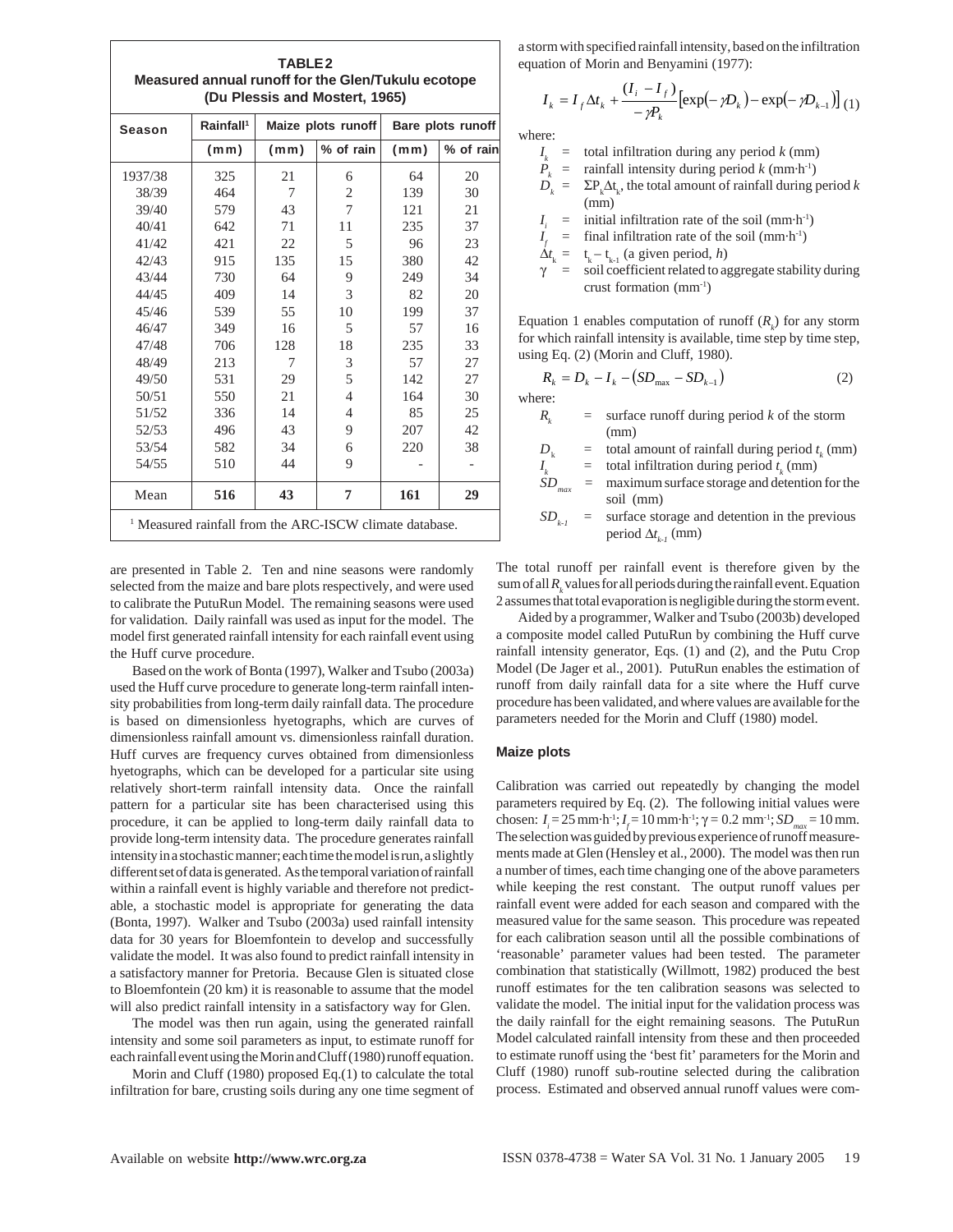

*PutuRun estimated vs. measured annual runoff for maize plots (a & b), and for bare plots (c & d) on the Glen/Tukulu ecotope*

pared using the statistical measures for evaluating model performance suggested by Willmott (1982), namely, index of agreement (*d*), mean absolute error (MAE), root mean square error (RMSE) together with its systematic (RMSEs) and unsystematic (RMSEu) components, and the coefficient of determination  $(r^2)$ . Results are presented in Fig. 2.

### **Bare plots**

The calibration procedure was basically the same as that used for the maize plots. The following initial values for Eq. (2) were selected: *I<sub>i</sub>* = 25 mm·h<sup>-1</sup>; *I<sub>f</sub>* = 10 mm·h<sup>-1</sup>; γ = 0.2 mm<sup>-1</sup>; *SD<sub>max</sub>* = 1 mm.

The surface storage was reduced from the 10 mm used for the annually tilled maize plots to 1 mm for the bare, probably flat, crusted surface of these plots. This was assumed to be the major difference between the two sets of plots. The procedure described for the maize plots was then followed until the 'best fit' set of parameters was identified. The validation procedure was as for the maize plots. Results are presented in Fig. 2.

# **Results and discussion**

The 'best fit' parameters for Eq. (2) for the maize and bare plots were found to be the following: Maize plots:  $I_i = 25$  mm·h<sup>-1</sup>;  $I_f = 10$ 

-